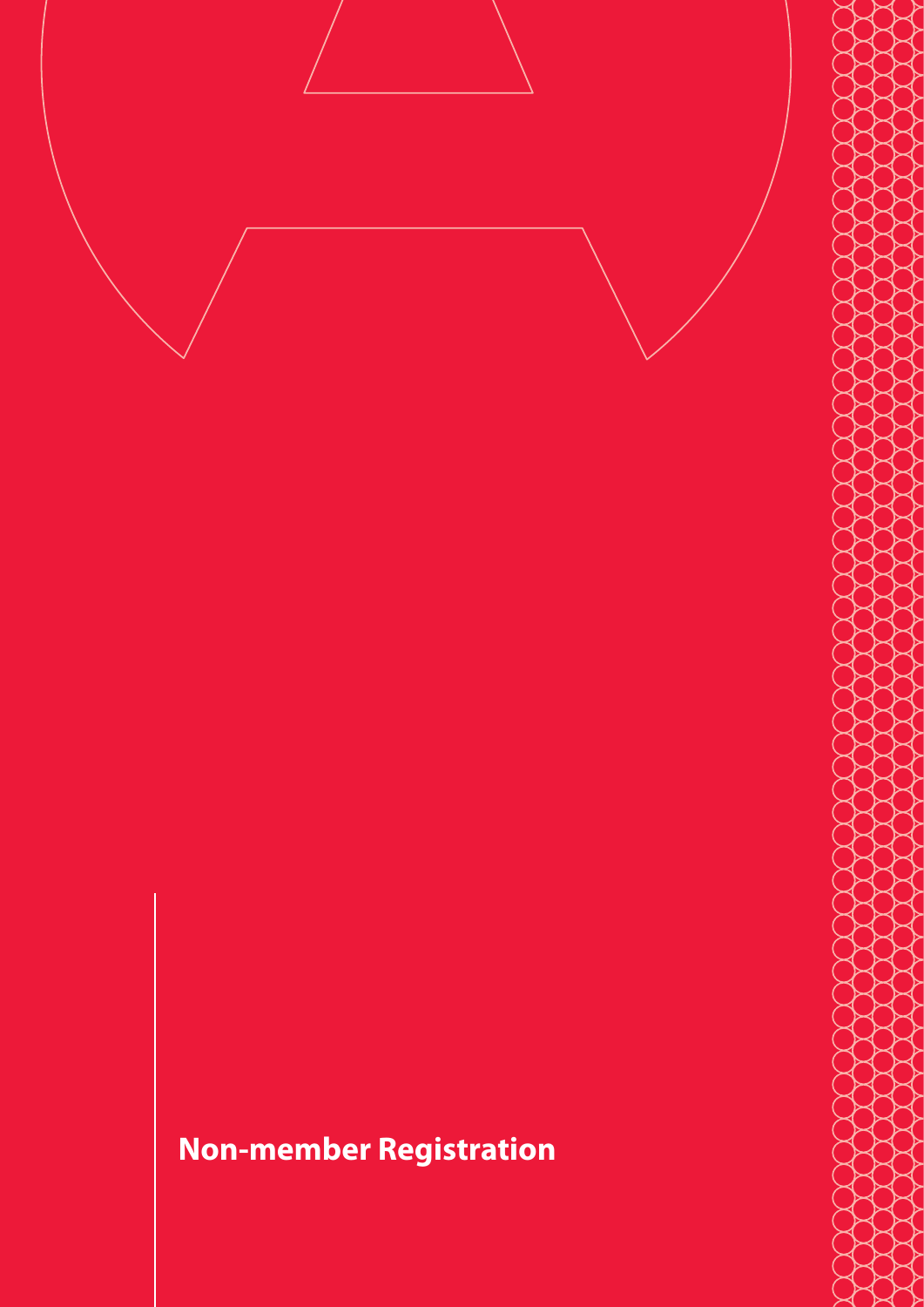# Non-member Registration

You must first register as a Non-member before you can register for any education or continuous professional development events. This is a two-step process that is detailed below also allowing you to deregister before the closing date of registration without incurring any penalties.

## STEP-1: Create a Non-member Account

- **.** Click here and then click on the "Join as Non-Member" button.
- **•** Click "Create Account"
- $\bullet$  Fill in all required details.
- $\bullet$  Click "Apply"
- You will receive a confirmation email of your non-member registration.
- Follow applicable links in this communication.

### STEP-2: Register for an event

Please follow the registration process as per below and ensure that you register (and deregister) within the period that registration is open. You will be required to make payment by credit card as part of the registration process. You will receive your confirmation of registration or pending registration where admission requirements apply immediately after you have registered. A tax invoice will be issued to you within 24-hours of registration.

- **1.** Go to the Society home page at http://www.actuarialsociety.org.za
- **2.** Click on "Member Log-in" at the top of the page and log into your member profile. Click on "Member Profile".
- **3.** In the bar at the top, click on "Registration" and select "New Registration".
- **4.** Select the "Regional centre" where you are based. For online attendance, the regional centre is "Virtual".
- **5.** Select the event that you want to register for including any tuition support offerings where you are registering for an examination and want additional support to improve you chance of success.
- **6.** Click on "Register" on the right of the event you wish to register for.
- **7.** Check that all details are correct and make sure that you note your special requirements if you have any. Update the "Your details" section under your membership profile to update any "Special requirements".
- **8.** Please note that where an event has admission requirements your registration will remain pending a confirmation of the entrance requirements being met.
- **9.** You will be prompted to pay for the event by credit card so make sure you have this on hand.
- **10.** Once your registration has been approved, you will receive an email confirming your registration or pending registration. A tax invoice will be e-mailed to you within 24-hours of your registration.